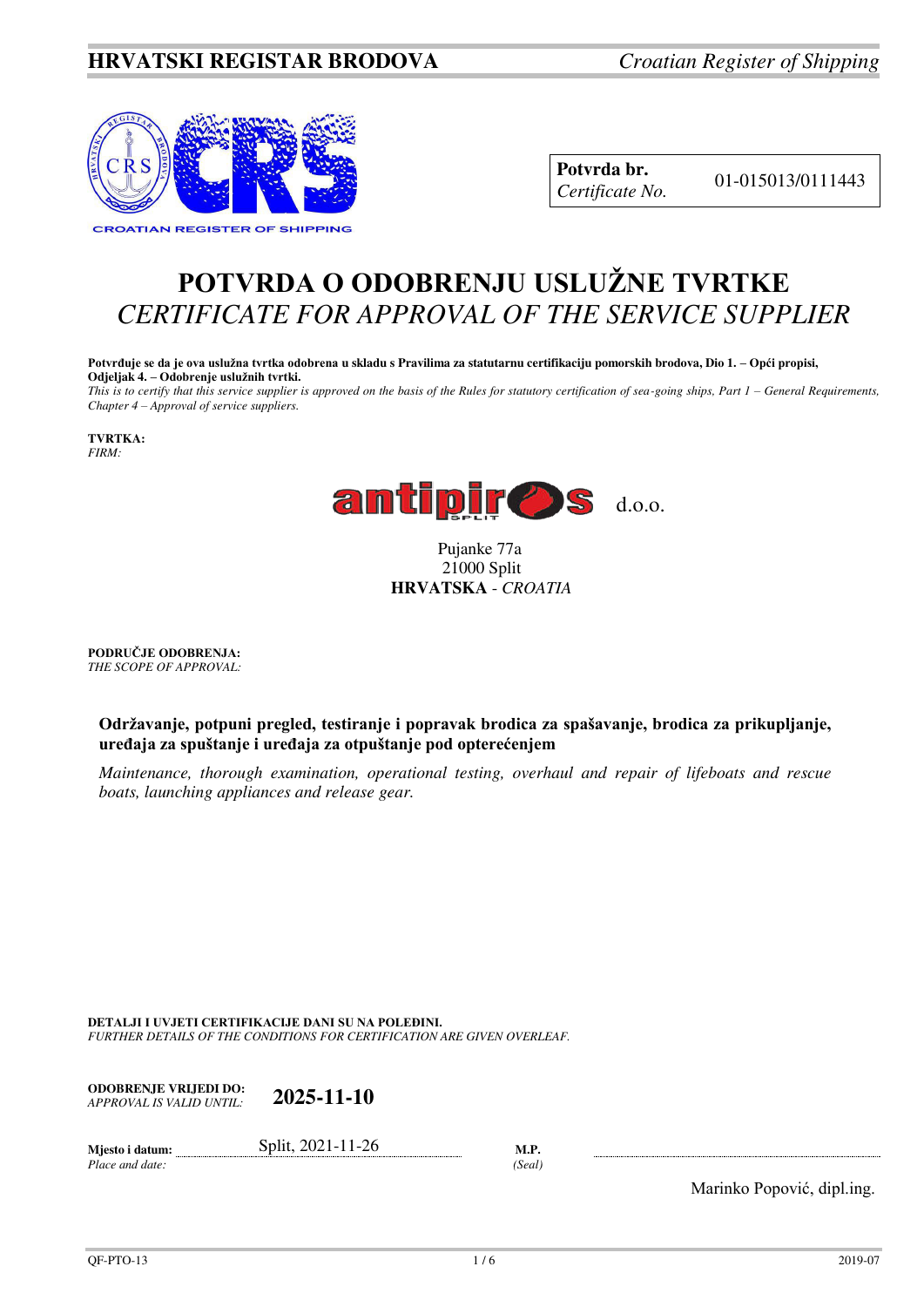

#### **Uslužna tvrtka je odobrena za servisiranje slijedeće opreme u skladu s IMO rezolucijom MSC.402(96)/Corr.1.**

*The Service Supplier has been approved to service the following equipment in accordance with IMO Resolution MSC.402(96)/Corr. 1.*

*Launching appliances* 

| <b>Make</b>                                     | <b>Type</b>                                    | <b>Model</b>                                                |
|-------------------------------------------------|------------------------------------------------|-------------------------------------------------------------|
| <b>ACTA</b>                                     | Single arm slewing                             | DR-series                                                   |
| <b>D-I DAVIT</b><br><b>INTERNATIONAL HISCHE</b> | Single arm slewing                             | DCR-series, D-CRM-series                                    |
| <b>FERRI VIGO</b>                               | Hydraulic / el pivoting and luffing            | TIPO-series                                                 |
| <b>GLOBAL DAVIT GMBH</b>                        | Single arm slewing                             | RHS.LS-series                                               |
| <b>GRINGA</b>                                   | Single arm slewing                             | DR-series                                                   |
| <b>HATECKE GMBH</b>                             | Free fall hydraulic / el secondary             | FFA-series, GFF-series                                      |
| MJØSUND BÅT & HYDRAAULIK                        | Single arm slewing                             | MIDGET-series                                               |
| MONTMONTAZA GREBEN                              | Free fall hydraulic / el secondary             | FFD-series, HFF-series, HFL-series                          |
| MONTMONTAZA GREBEN                              | Gravity freefall primary                       | FFL-series                                                  |
| MONTMONTAZA GREBEN                              | <b>Gravity Rollertrack</b>                     | SPG-series, GRA-series, RTD-series                          |
| MONTMONTAZA GREBEN                              | Gravity single and twin fall outrigger         | RC-series, FOD-series                                       |
| MONTMONTAZA GREBEN                              | Hydraulic / el pivoting and luffing            | HD-series, PHA-series, SPG-series,<br>GD- series, PD-series |
| MONTMONTAZA GREBEN                              | Single arm slewing                             | HPRC-series, SAR-series, PH-series                          |
| <b>NED DECK MARINE</b>                          | A-Frame hydraulic / single arm /<br>telescopic | PRHE-series                                                 |
| <b>NED DECK MARINE</b>                          | Hydraulic / el pivoting and luffing            | PRH-series                                                  |
| <b>NOR DAVIT</b>                                | <b>Gravity Rollertrack</b>                     | RD-series                                                   |
| <b>NORSAFE</b>                                  | A-Frame hydraulic / single arm /<br>telescopic | A-series, NDA-series, NRB-series                            |
| <b>NORSAFE</b>                                  | Free fall hydraulic / el secondary             | HD-series, SW-series                                        |
| <b>NORSAFE</b>                                  | Gravity single and twin fall outrigger         | C-series, D-series, NDC-series                              |
| <b>NORSAFE</b>                                  | Hydraulic / el pivoting and luffing            | E-series, LH-series, LHD-series,<br>LHP-series              |
| <b>NORSAFE</b>                                  | Single arm slewing                             | NDSC-series, NRC-series                                     |
| QINGDAO BEIHAI<br>SHIPBUILDING HEAVY            | Hydraulic / el pivoting and luffing            | <b>BD-PV-series</b>                                         |
| SCHAT DAVIT COMPANY                             | Free fall hydraulic / el secondary             | FF-series                                                   |
| SCHAT DAVIT COMPANY                             | Gravity freefall primary                       | FF-series                                                   |
| SCHAT DAVIT COMPANY                             | <b>Gravity Rollertrack</b>                     | SPR-series                                                  |
| <b>SCHAT DAVIT COMPANY</b>                      | Gravity single and twin fall outrigger         | FME-series                                                  |
| <b>TTS</b>                                      | A-Frame hydraulic / single arm /<br>telescopic | HL-series                                                   |
| <b>VEST DAVIT</b>                               | A-Frame hydraulic / single arm /<br>telescopic | PLR-series                                                  |
| <b>VIKING NORSAFE</b>                           | Hydraulic / el pivoting and luffing            | E-series                                                    |
| <b>VIKING NORSAFE</b>                           | Single arm slewing                             | NRC-series                                                  |
| WATERCRAFT HELLAS SA                            | <b>Gravity Rollertrack</b>                     | GRA-series                                                  |
| ZHENGJIANG MARINE                               | Free fall hydraulic / el secondary             | FH70-series                                                 |
| ZHENJIANG JUST MARINE.<br>EQUIPMENT CO., LTD.   | A-Frame hydraulic / single arm /<br>telescopic | A-FRAME-series                                              |
| ZHENJIANG JUST MARINE.<br>EQUIPMENT CO., LTD.   | Gravity single and twin fall outrigger         | L-series                                                    |
| ZHENJIANG JUST MARINE.<br>EQUIPMENT CO., LTD.   | Single arm slewing                             | SA-series                                                   |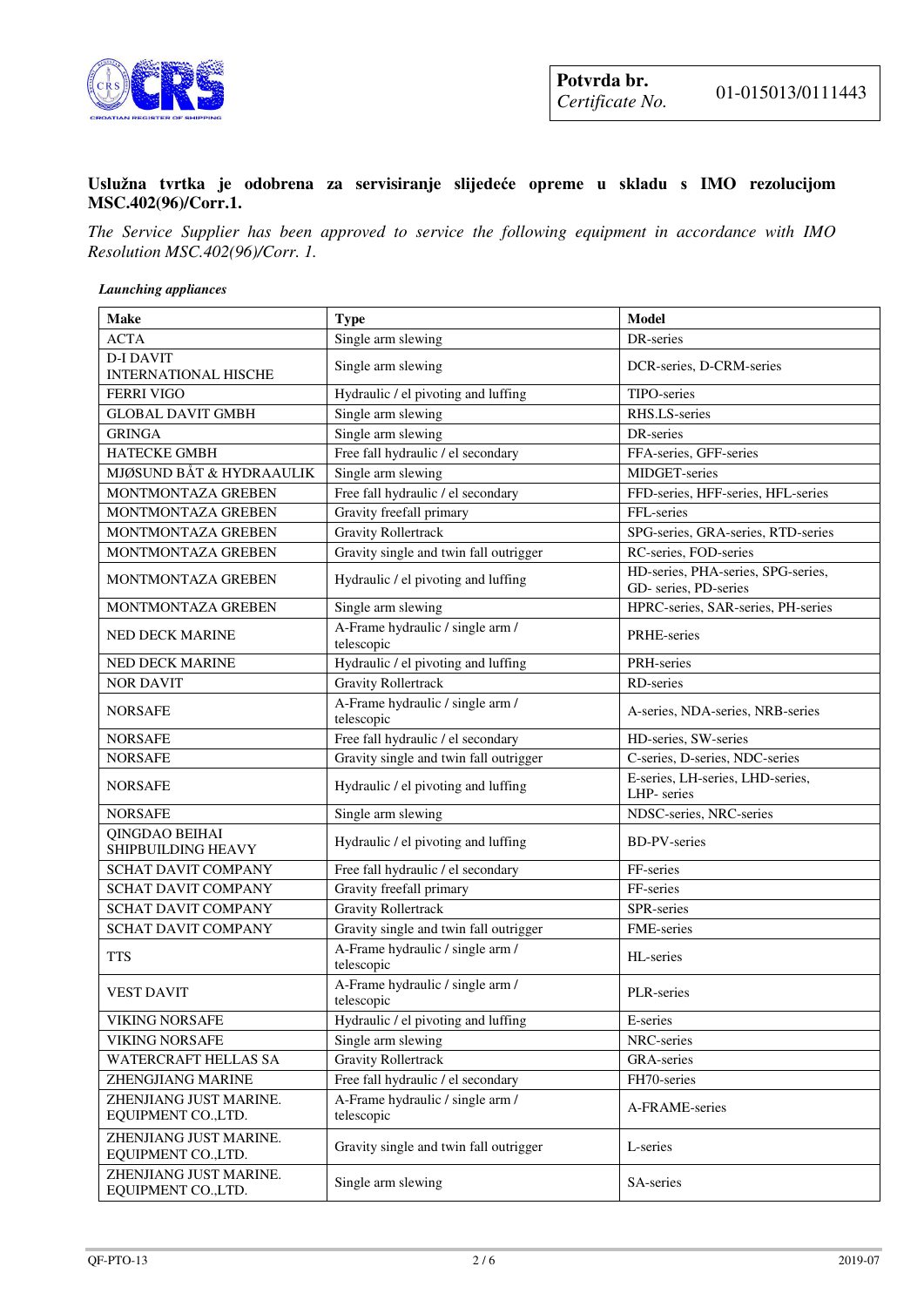

| ZHENJIANG MARINE<br><b>AUXILIARY MACHINERY</b><br><b>WORKS</b> | Free fall hydraulic / el secondary | FH-series         |
|----------------------------------------------------------------|------------------------------------|-------------------|
| ZHENJIANG MARINE<br>AUXILIARY MACHINERY<br><b>WORKS</b>        | Single arm slewing                 | <b>SAF-series</b> |

#### *Propulsion*

| Make               | <b>CENT</b><br><b>ype</b> | Model                     |
|--------------------|---------------------------|---------------------------|
| JRY<br><b>MERC</b> | board<br>In<br>.          | HP<br>ΩE<br>-series<br>رے |

#### *Release gear*

| <b>Make</b>                                                                                         | <b>Type</b>                               | <b>Model</b>                              |
|-----------------------------------------------------------------------------------------------------|-------------------------------------------|-------------------------------------------|
| <b>BALDEN</b>                                                                                       | Lifeboat on load lift not over center     | <b>BD-LBH-series</b>                      |
| <b>BALDEN</b>                                                                                       | Rescue boat automatic                     | <b>BD-H-series</b>                        |
| <b>BALDEN</b>                                                                                       | Rescue boat offload w. onload capability  | <b>BD-H-series</b>                        |
| <b>BC SERVICE</b>                                                                                   | Lifeboat on load lift not over center     | U-HOOK-series                             |
| <b>D-I DAVIT INTERNATIONAL</b><br>HISCHE GMBH                                                       | Rescue boat offload w. onload capability  | 20KN-series                               |
| <b>ERNST HATECKE</b>                                                                                | Freefall hydraulic                        | F-series                                  |
| <b>ERNST HATECKE</b>                                                                                | Lifeboat on load lift not over center     | OFF LOAD WITH ONLOAD<br>CAPABILITY-series |
| <b>ERNST HATECKE</b>                                                                                | Rescue boat offload w. onload capability  | SIMPLEX-series                            |
| <b>FASSMER</b>                                                                                      | Lifeboat on load lift not over center     | <b>DUPLEX-series</b>                      |
| <b>FERRI</b>                                                                                        | Davit launched life raft automatic        | 1448 TN-series                            |
| <b>GLOBAL DAVIT GMBH</b>                                                                            | Rescue boat offload                       | HRN-series                                |
| <b>GLOBAL DAVIT GMBH</b>                                                                            | Rescue boat offload w. onload capability  | HR-series                                 |
| <b>HAKODATE</b>                                                                                     | Lifeboat offload release lift over center | <b>OFFLOAD HOOK-series</b>                |
| <b>HARDING</b>                                                                                      | Lifeboat offload release lift over center | OFF LOAD TWIN HOOKS-series                |
| <b>HATECKE GMBH</b>                                                                                 | Freefall hydraulic                        | HYDRAULIC-series                          |
| HATECKE GMBH                                                                                        | Lifeboat on load lift not over center     | SIMPLEX 2.0I-series                       |
| <b>HENRIKSEN</b>                                                                                    | Fast rescue boat offload                  | HMK-series                                |
| HLB (EX, HYUNDAI<br>LIFEBOATS) CO. LTD.                                                             | Lifeboat on load lift not over center     | <b>TALON II-series</b>                    |
| <b>JIANGSU JIAOYAN MARINE</b><br><b>EQUIPMENT CO., LTD</b><br>(JIANGYIN XINJIANG F.R.P.<br>CO. LTD) | Freefall hydraulic                        | JX-series                                 |
| <b>JIANGYIN NORSAFE</b>                                                                             | Rescue boat offload w. onload capability  | K4-series                                 |
| <b>LSA SERVICE GMBH</b>                                                                             | Rescue boat offload                       | LSA-series                                |
| MANSEI INDUSTRY CO. LTD.                                                                            | Rescue boat offload                       | RH-3-series                               |
| <b>NADIRO</b>                                                                                       | Lifeboat on load lift over center         | DIB-series                                |
| NED DECK MARINE                                                                                     | Davit launched life raft automatic        | <b>CAR-series</b>                         |
| <b>NORSAFE</b>                                                                                      | Freefall hydraulic                        | GES-series                                |
| <b>NORSAFE</b>                                                                                      | Lifeboat on load lift not over center     | TOR-series, TOR MK-series                 |
| <b>NORSAFE</b>                                                                                      | Rescue boat offload                       | KD-series                                 |
| <b>PALFINGER</b>                                                                                    | Davit launched life raft automatic        | <b>CAR-series</b>                         |
| QINGDAO BEIHAI<br><b>SHIPBUILDING HEAVY</b><br>INDUSTRY CO. LTD.                                    | Lifeboat on load lift not over center     | <b>BG-series</b>                          |
| <b>SCHAT HARDING</b>                                                                                | Rescue boat offload w. onload capability  | <b>RRH-series</b>                         |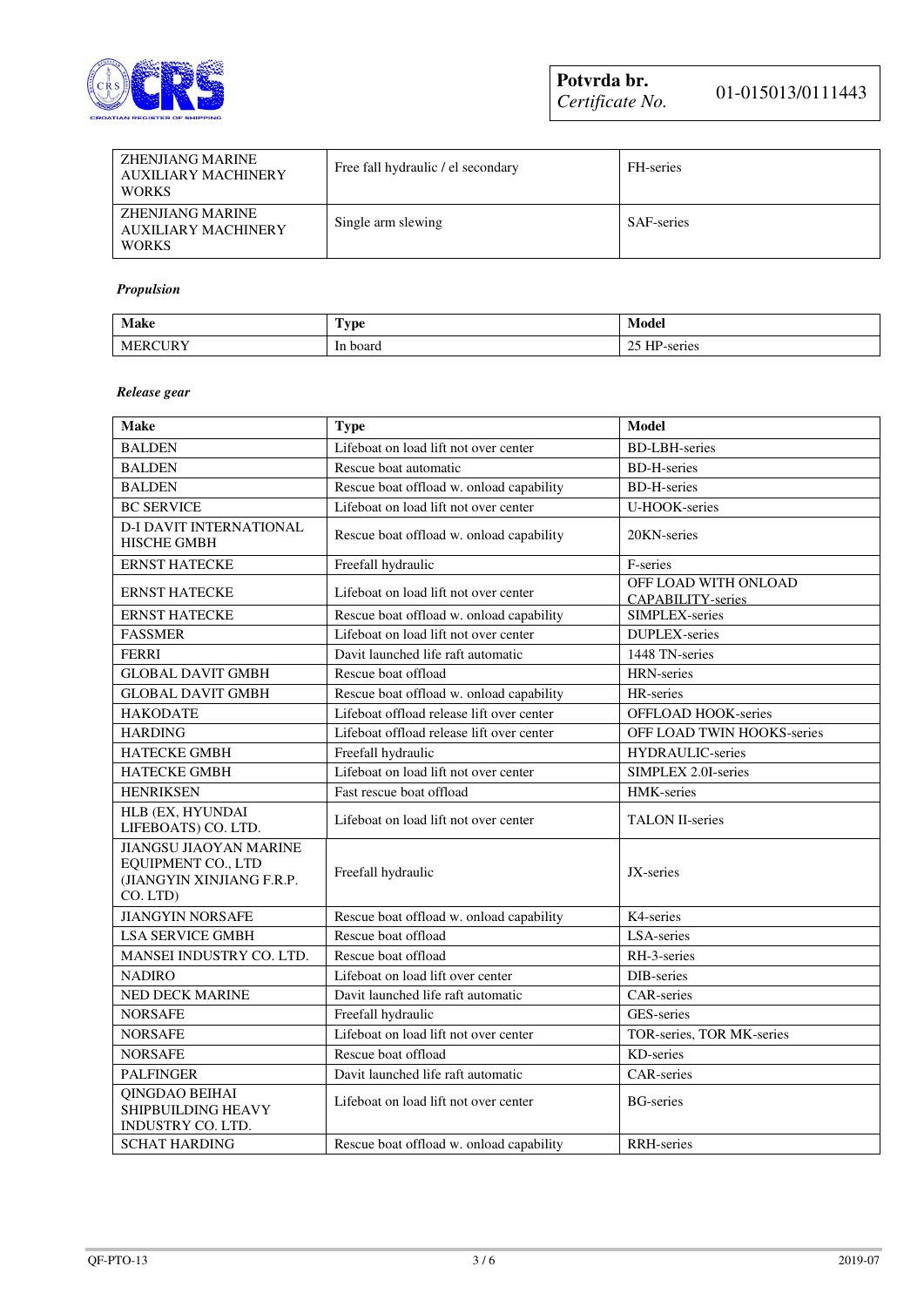

| <b>SHANGHAI IANGNAN</b><br><b>BOATBUILDING CO. LTD.</b> | Rescue boat offload w. onload capability | <b>ON LOAD-series</b>    |
|---------------------------------------------------------|------------------------------------------|--------------------------|
| <b>SURVITEC</b>                                         | Davit launched life raft automatic       | <b>SLA-series</b>        |
| <b>SURVITEC</b>                                         | Rescue boat offload                      | SC-series                |
| <b>SURVIVAL</b><br><b>CRAFT</b>                         | Lifeboat on load lift not over center    | <b>SAFELAUNCH-series</b> |
| <b>TANNER</b>                                           | Davit launched life raft automatic       | <b>IRB-series</b>        |
| <b>VIKING</b>                                           | Rescue boat automatic                    | CAR-series               |
| <b>VIKING NADIRO</b>                                    | Lifeboat on load lift over center        | DIB-series               |
| WUXI XINGSHEN GEAR<br><b>CASE FACTORY</b>               | Rescue boat automatic                    | XS-series                |

#### *Survival crafts*

| <b>Make</b>                                                      | <b>Type</b>                            | <b>Model</b>                                                                                  |
|------------------------------------------------------------------|----------------------------------------|-----------------------------------------------------------------------------------------------|
| <b>AVON</b>                                                      | Rescue boat, single fall               | SR-series                                                                                     |
| <b>BALDEN</b>                                                    | Fast rescue boat, single fall          | <b>BD-FF-series</b>                                                                           |
| <b>BALDEN</b>                                                    | Rescue boat, single fall               | <b>BD-R-series</b>                                                                            |
| <b>BALDEN</b>                                                    | Totally enclosed lifeboats             | <b>BD-LB-series</b>                                                                           |
| <b>DSB DEUTSCHE</b><br><b>SCHLAUCHBOO</b>                        | Rescue boat, single fall               | <b>IRB-series</b>                                                                             |
| <b>ERNST HATECKE</b>                                             | Fast rescue boat, single fall          | FRB-series                                                                                    |
| <b>ERNST HATECKE</b>                                             | Rescue boat, single fall               | RB-series, RB 400-series                                                                      |
| <b>ERNST HATECKE</b>                                             | Totally enclosed lifeboats             | GFF-series                                                                                    |
| <b>HARDING</b>                                                   | Rescue boat, single fall               | MOB-series                                                                                    |
| <b>HATECKE GMBH</b>                                              | Rescue boat, single fall               | RB-series                                                                                     |
| <b>HATECKE GMBH</b>                                              | Totally enclosed lifeboats             | GFF-series, FFA-series                                                                        |
| <b>JIANGYIN NEPTUNE MARINE</b><br>APPLIANCE CO., LTD.            | Totally enclosed lifeboats             | NPT-series                                                                                    |
| <b>MARE SAFETY</b>                                               | Fast rescue boat, single fall          | GTC-series                                                                                    |
| <b>MARITIME PARTNER</b>                                          | Fast rescue boat, single fall          | <b>WEEDO-series</b>                                                                           |
| MONTMONTAZA GREBEN                                               | Partially enclosed lifeboat, twin fall | PEL-series                                                                                    |
| MONTMONTAZA GREBEN                                               | Rescue boat, single fall               | <b>RB-series</b>                                                                              |
| MONTMONTAZA GREBEN                                               | Totally enclosed lifeboats             | TEL-series, FFL-series                                                                        |
| <b>NORMAR</b>                                                    | Totally enclosed lifeboats             | TELB-series                                                                                   |
| <b>NORSAFE</b>                                                   | Fast rescue boat, single fall          | MAKO-series, MAGNUM-series,<br>MAYA- series, MARATHON-series,<br><b>MUNIN-series</b>          |
| <b>NORSAFE</b>                                                   | Rescue boat, single fall               | MIDGET-series, MATRIX-series,<br><b>MERLIN-</b> series                                        |
| <b>NORSAFE</b>                                                   | Totally enclosed lifeboats             | GES-series, JYN-series, MATHILDA-<br>series, MIRIAM-series, MINIMA-<br>series, MAXIMA- series |
| QINGDAO BEIHAI<br><b>SHIPBUILDING HEAVY</b><br>INDUSTRY CO. LTD. | Totally enclosed lifeboats             | <b>BH-series</b>                                                                              |
| SHANGHAI IANGNAN<br><b>BOATBUILDING CO.</b>                      | Totally enclosed lifeboats             | FREE FALL-series, JN-45-series                                                                |
| <b>SURVIVAL SYSTEMS</b><br><b>INTERNATIONAL</b>                  | Totally enclosed lifeboats             | <b>SURVIVAL CAPSULE-series</b>                                                                |
| <b>VALIANT</b>                                                   | Rescue boat, single fall               | RB-series                                                                                     |
| <b>VANGUARD</b>                                                  | Rescue boat, single fall               | <b>VG-DRS-series</b>                                                                          |
| <b>VIKING NORSAFE</b>                                            | Totally enclosed lifeboats             | JYN-series                                                                                    |
| <b>WATERCRAFT HELLAS SA</b>                                      | Totally enclosed lifeboats             | MKV-series                                                                                    |
| WATERCRAFT                                                       | Totally enclosed lifeboats             | TELB-series                                                                                   |

INTERNATIONAL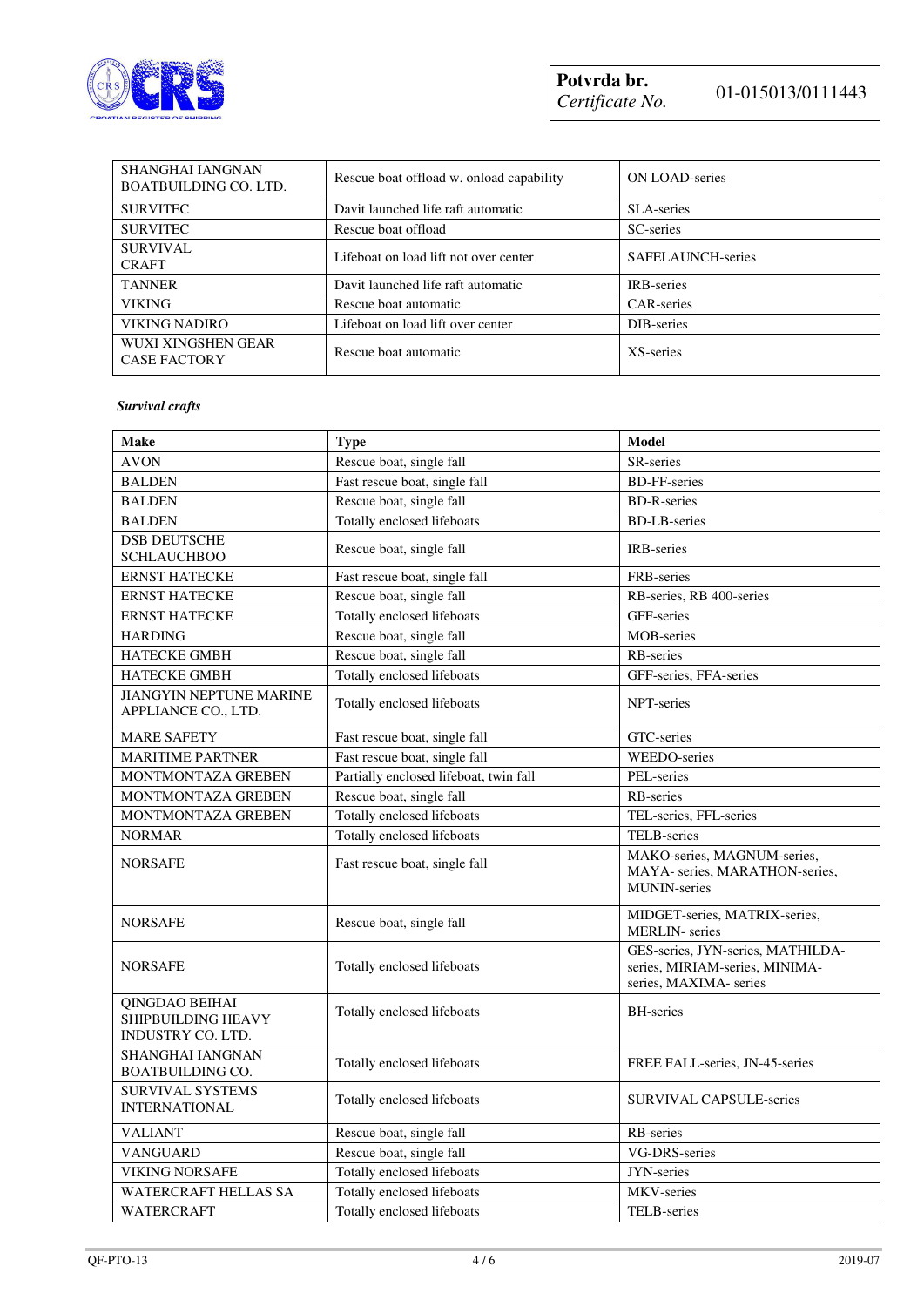

| ZHENJIANG JUST MARINE.<br>EQUIPMENT CO.,LTD. | Fast rescue boat, single fall | FRB-series  |
|----------------------------------------------|-------------------------------|-------------|
| ZHENJIANG JUST MARINE.<br>EQUIPMENT CO.,LTD. | Rescue boat, single fall      | RB-series   |
| <b>ZODIAC</b>                                | Rescue boat, single fall      | RIBO-series |

#### *Winches*

| <b>Make</b>                                            | <b>Type</b> | <b>Model</b>                                          |
|--------------------------------------------------------|-------------|-------------------------------------------------------|
| <b>ACTA</b>                                            | Single Drum | <b>KMER-series</b>                                    |
| <b>ADRIAWINCH</b>                                      | Single Drum | AW-SPB-series                                         |
| <b>DAVIT COMPANY</b>                                   | Twin Drum   | FB-series                                             |
| <b>GLOBAL DAVIT GMBH</b>                               | Single Drum | W08-series, W02-series, W04-<br>series, ELECTRO       |
| <b>JIANGYIN NORSAFE</b>                                | Single Drum | ELECTRO-MECHANICAL-series                             |
| MANSEI INDUSTRY CO. LTD.                               | Twin Drum   | MW-series                                             |
| MJØSUND BÅT & HYDRAAULIK                               | Single Drum | MV-series                                             |
| MONTMONTAZA GREBEN                                     | Single Drum | HW-series, RC-series, EW-series,<br><b>BW-</b> series |
| OINGDAO BEIHAI SHIPBUILDING<br>HEAVY INDUSTRY CO. LTD. | Twin Drum   | <b>BW-H-series</b>                                    |
| <b>SCHAT DAVIT COMPANY</b>                             | Single Drum | <b>FME-series</b>                                     |
| <b>SCHAT DAVIT COMPANY</b>                             | Twin Drum   | <b>BE-series</b>                                      |
| <b>VEST DAVIT</b>                                      | Single Drum | C-series                                              |
| ZHENGJIANG DH MARINE<br><b>EOUIPENT</b>                | Twin Drum   | DW-series                                             |
| ZHENJIANG JUST MARINE.<br>EQUIPMENT CO.,LTD.           | Single Drum | SD-series                                             |